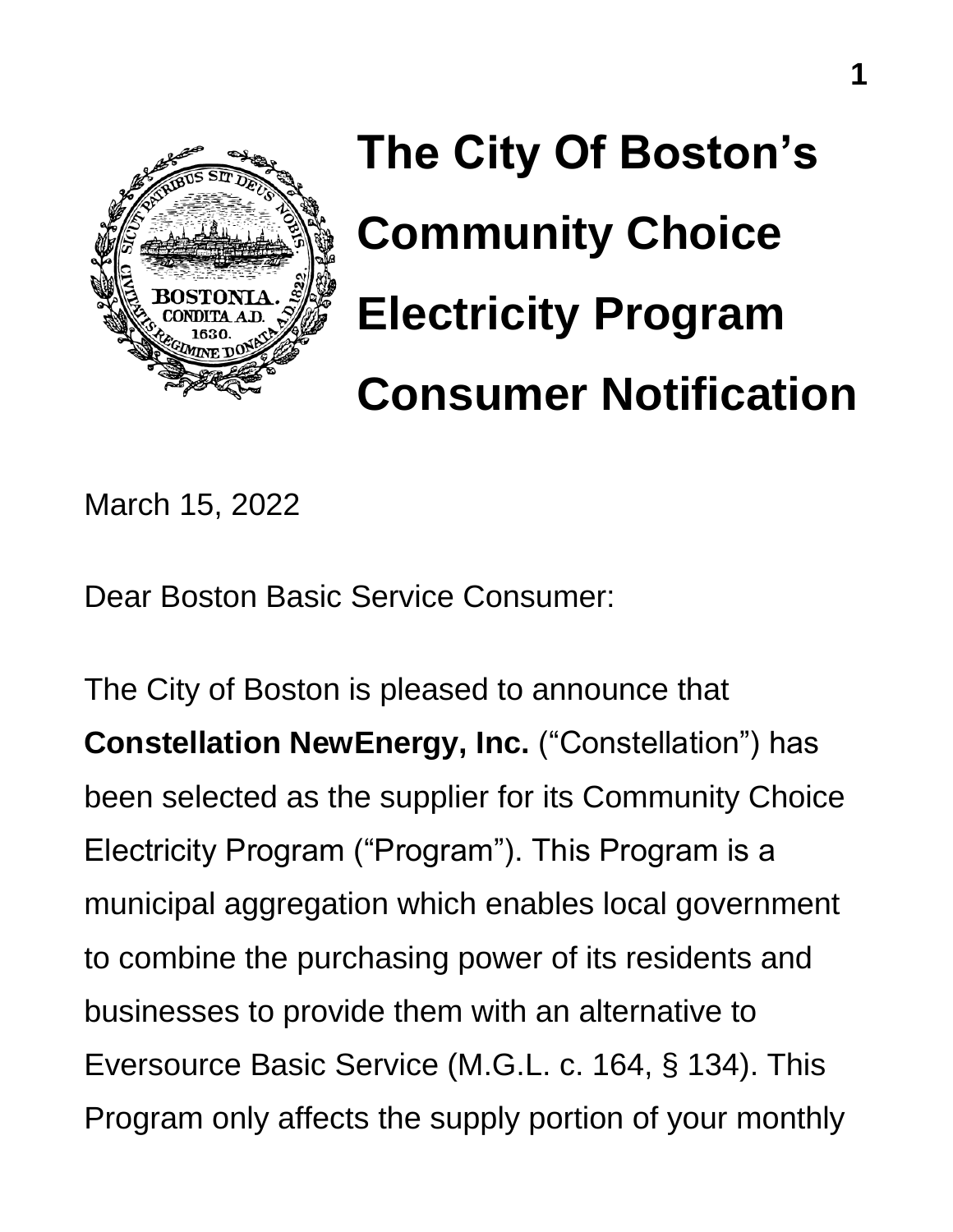bill. It will not affect the delivery portion of your monthly bill. Eversource will continue to deliver your electricity but Boston has chosen the supplier for the Program. Constellation will provide electric power supply for all consumers currently on Basic Service in Boston. This letter is intended to tell you about this Program for electric power supply. In accordance with state law, it also informs you of your rights and options if you choose not to participate in the Program.

- **You Will Be Automatically Enrolled In This Program Unless You Choose Not To Participate And Opt-Out.**
- **You Must Respond By April 18, 2022 If You Do Not Wish To Be Automatically Enrolled.**

**You Will Not Notice Any Change In Your Electricity Service.** The only difference you will see is that Constellation will be printed under the "Supplier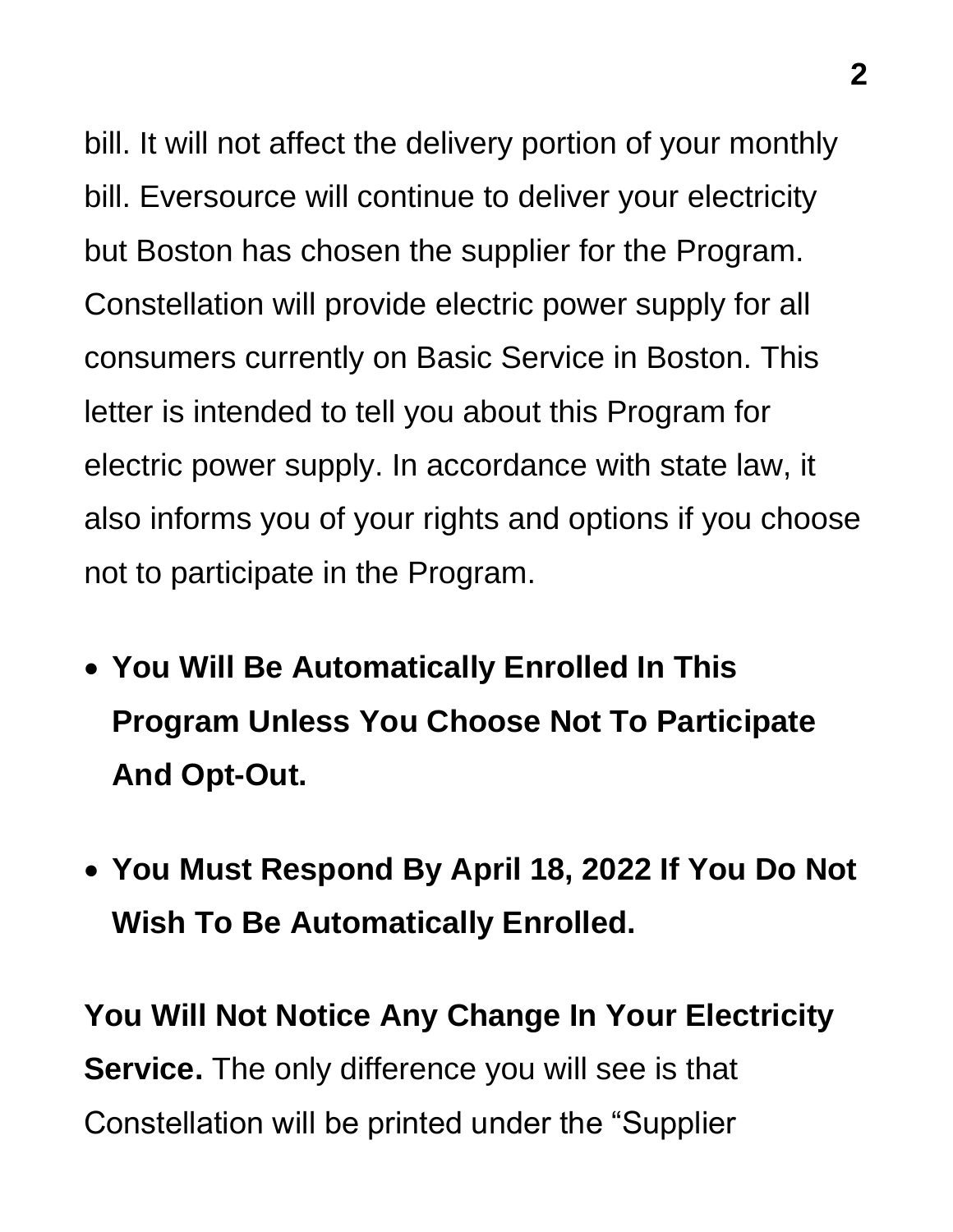Services" section of your monthly bill. You will continue to receive one bill from Eversource. You will continue to send your payments to Eversource for processing. Eversource will continue to respond to emergencies, read meters and maintain the distribution and transmission lines. Reliability and quality of service will remain the same. Furthermore, you will continue to have all existing consumer rights and protections.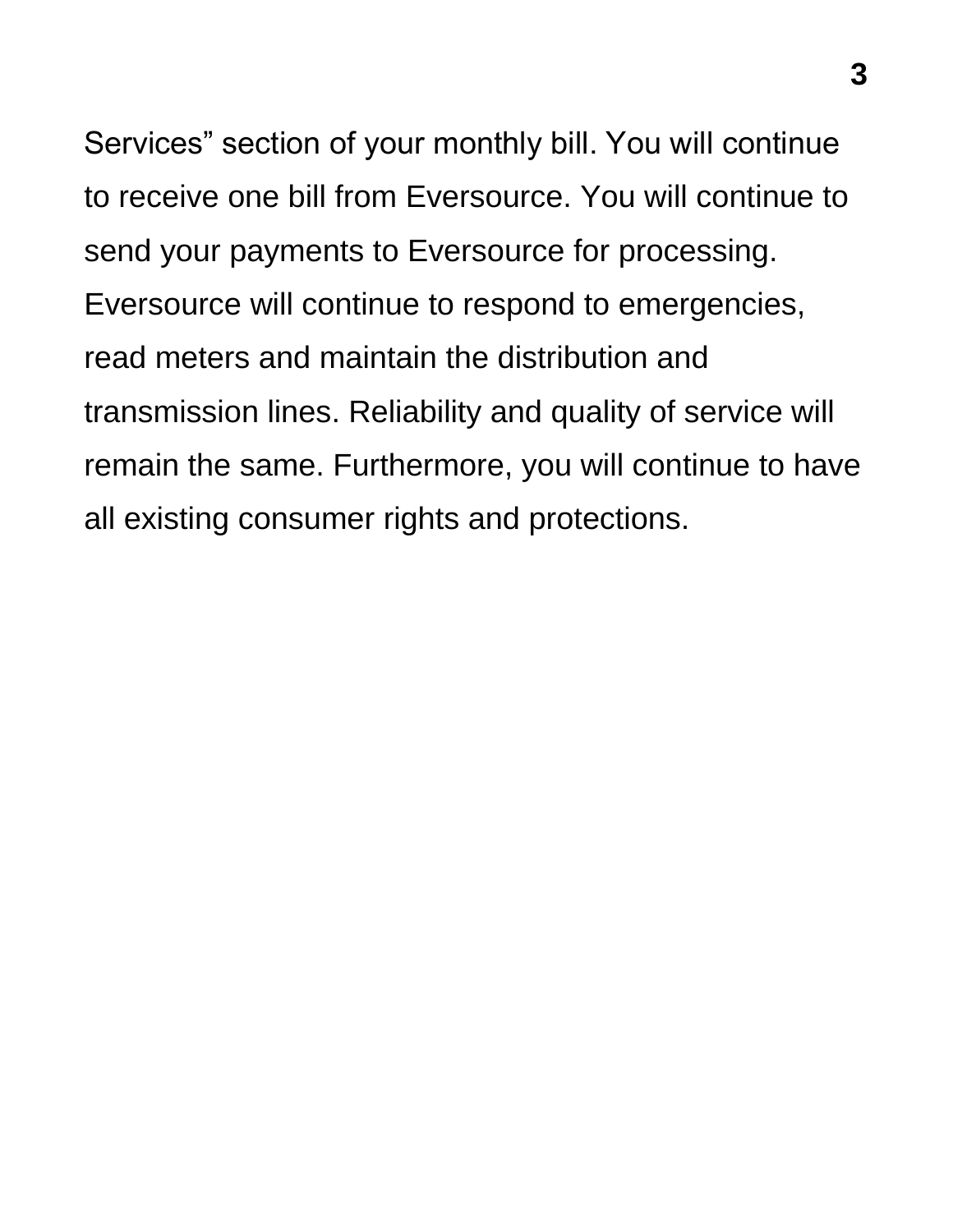### **Comparative Rates And Terms**

|                            | <b>Boston's Program*</b><br><b>(Supplier Services Only)</b> | <b>Eversource</b><br>(Supplier<br><b>Services Only)</b> |                              |                             |
|----------------------------|-------------------------------------------------------------|---------------------------------------------------------|------------------------------|-----------------------------|
|                            | <b>Standard</b><br>(default)                                | <b>Optional</b><br><b>Basic</b>                         | <b>Optional</b><br>Green 100 | <b>Basic Service</b>        |
| Rate<br><b>Residential</b> | \$0.11161 per<br><b>kWh</b>                                 | \$0.10771 per<br><b>kWh</b>                             | \$0.13858<br>per kWh         | \$0.15764 per<br><b>kWh</b> |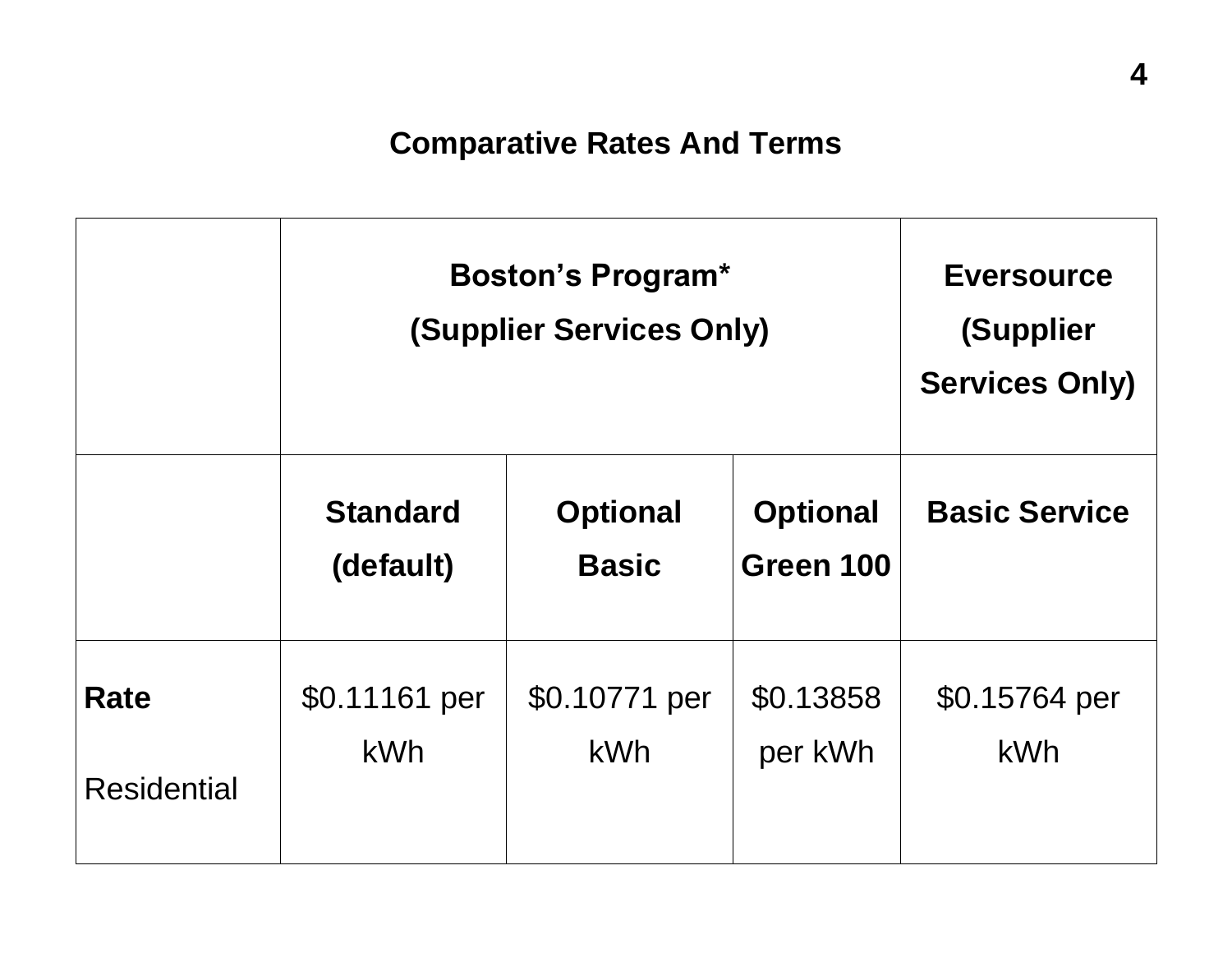|        | <b>Boston's Program*</b><br><b>(Supplier Services Only)</b> | <b>Eversource</b><br>(Supplier<br><b>Services Only)</b> |                              |                             |
|--------|-------------------------------------------------------------|---------------------------------------------------------|------------------------------|-----------------------------|
|        | <b>Standard</b><br>(default)                                | <b>Optional</b><br><b>Basic</b>                         | <b>Optional</b><br>Green 100 | <b>Basic Service</b>        |
| Sm C&I | \$0.11161 per<br><b>kWh</b>                                 | \$0.10771 per<br>kWh                                    | \$0.13858<br>per kWh         | \$0.14761 per<br><b>kWh</b> |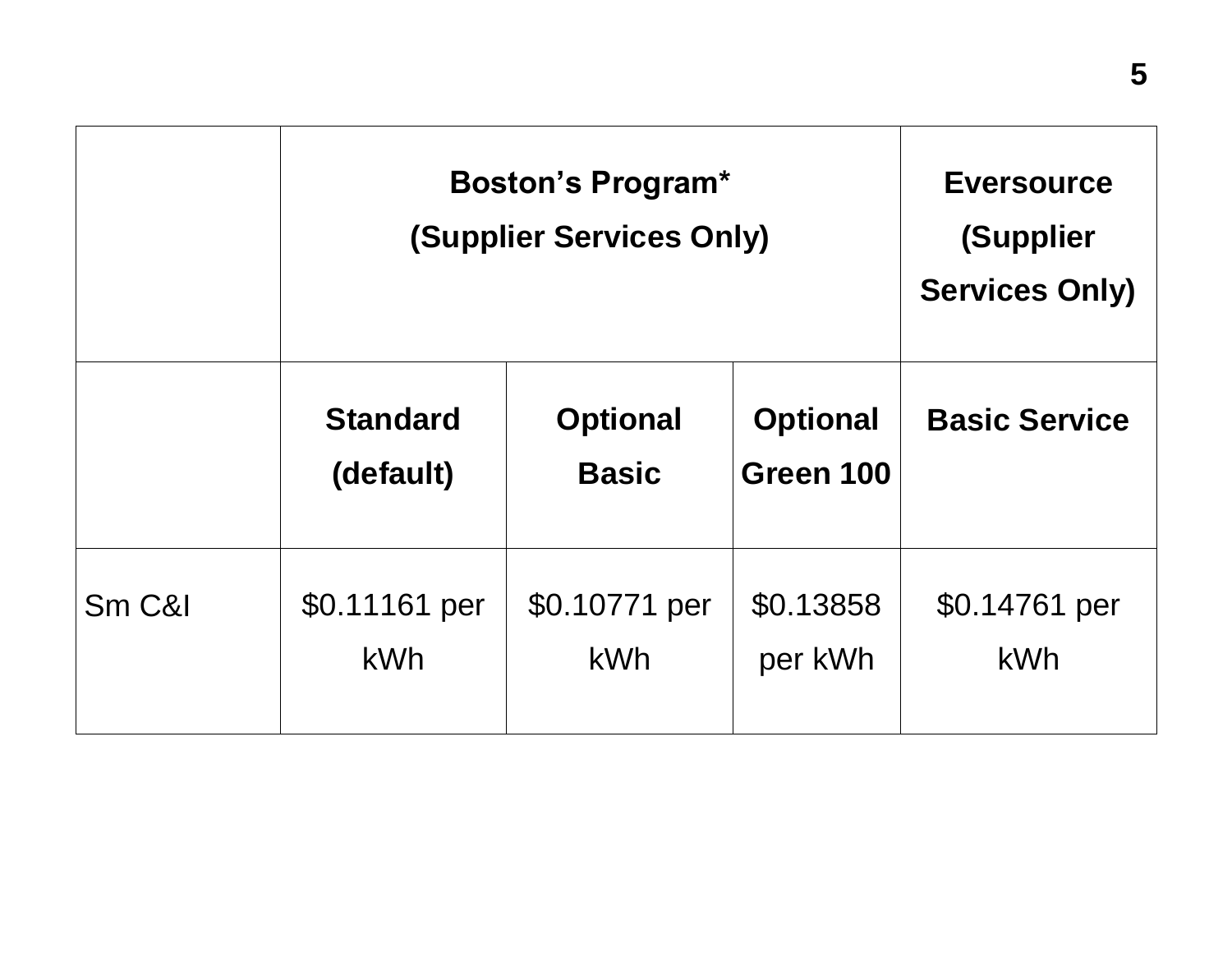|                 | <b>Boston's Program*</b><br><b>(Supplier Services Only)</b> | <b>Eversource</b><br>(Supplier<br><b>Services Only)</b> |                              |                             |
|-----------------|-------------------------------------------------------------|---------------------------------------------------------|------------------------------|-----------------------------|
|                 | <b>Standard</b><br>(default)                                | <b>Optional</b><br><b>Basic</b>                         | <b>Optional</b><br>Green 100 | <b>Basic Service</b>        |
| Med & Lg<br>C&I | \$0.11161 per<br><b>kWh</b>                                 | \$0.10771 per<br><b>kWh</b>                             | \$0.13858<br>per kWh         | \$0.10865 per<br><b>kWh</b> |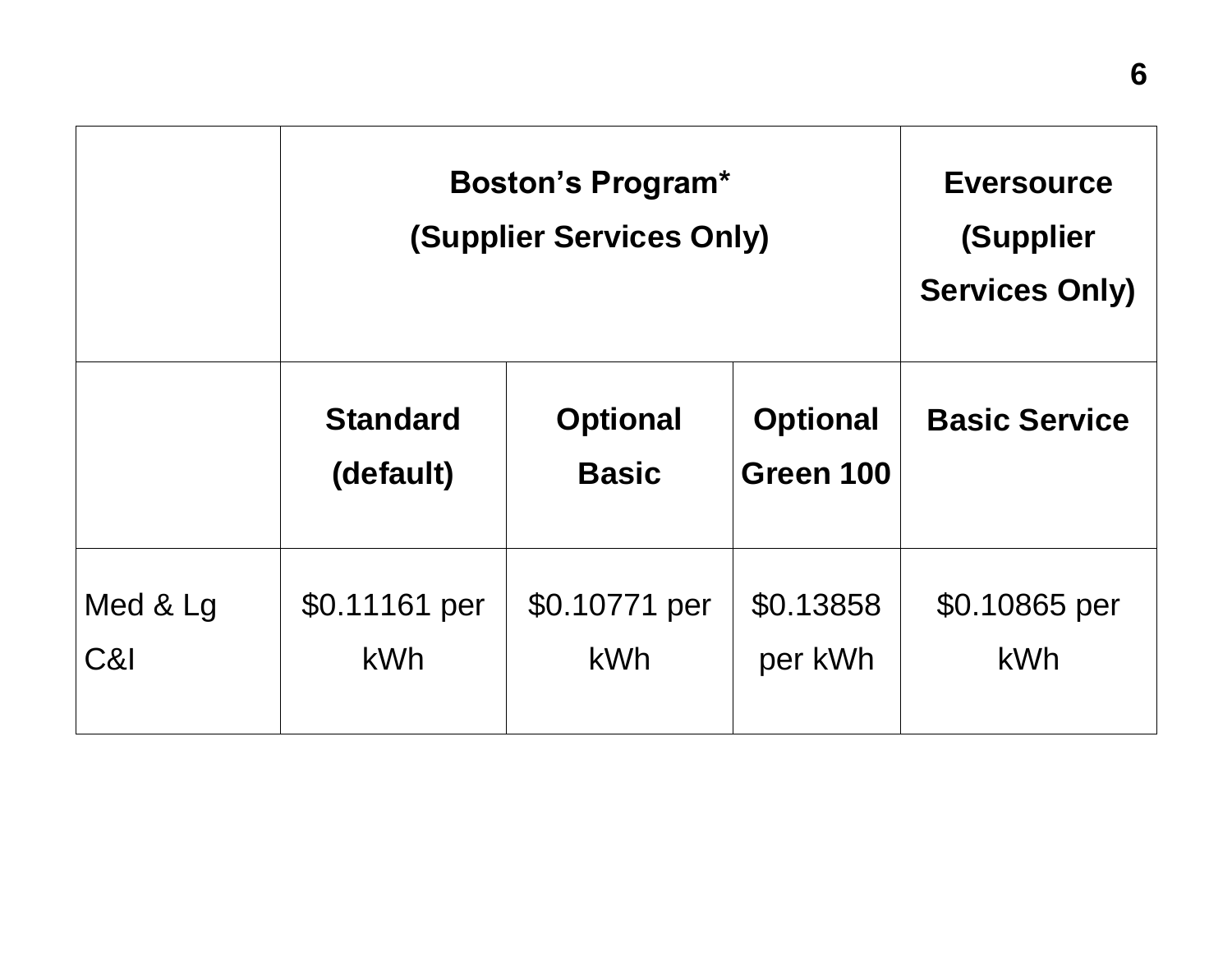|                    | <b>Boston's Program*</b><br><b>(Supplier Services Only)</b> | <b>Eversource</b><br>(Supplier<br><b>Services Only)</b> |                              |                             |
|--------------------|-------------------------------------------------------------|---------------------------------------------------------|------------------------------|-----------------------------|
|                    | <b>Standard</b><br>(default)                                | <b>Optional</b><br><b>Basic</b>                         | <b>Optional</b><br>Green 100 | <b>Basic Service</b>        |
| <b>Streetlight</b> | \$0.11161 per<br><b>kWh</b>                                 | \$0.10771 per<br>kWh                                    | \$0.13858<br>per kWh         | \$0.14761 per<br><b>kWh</b> |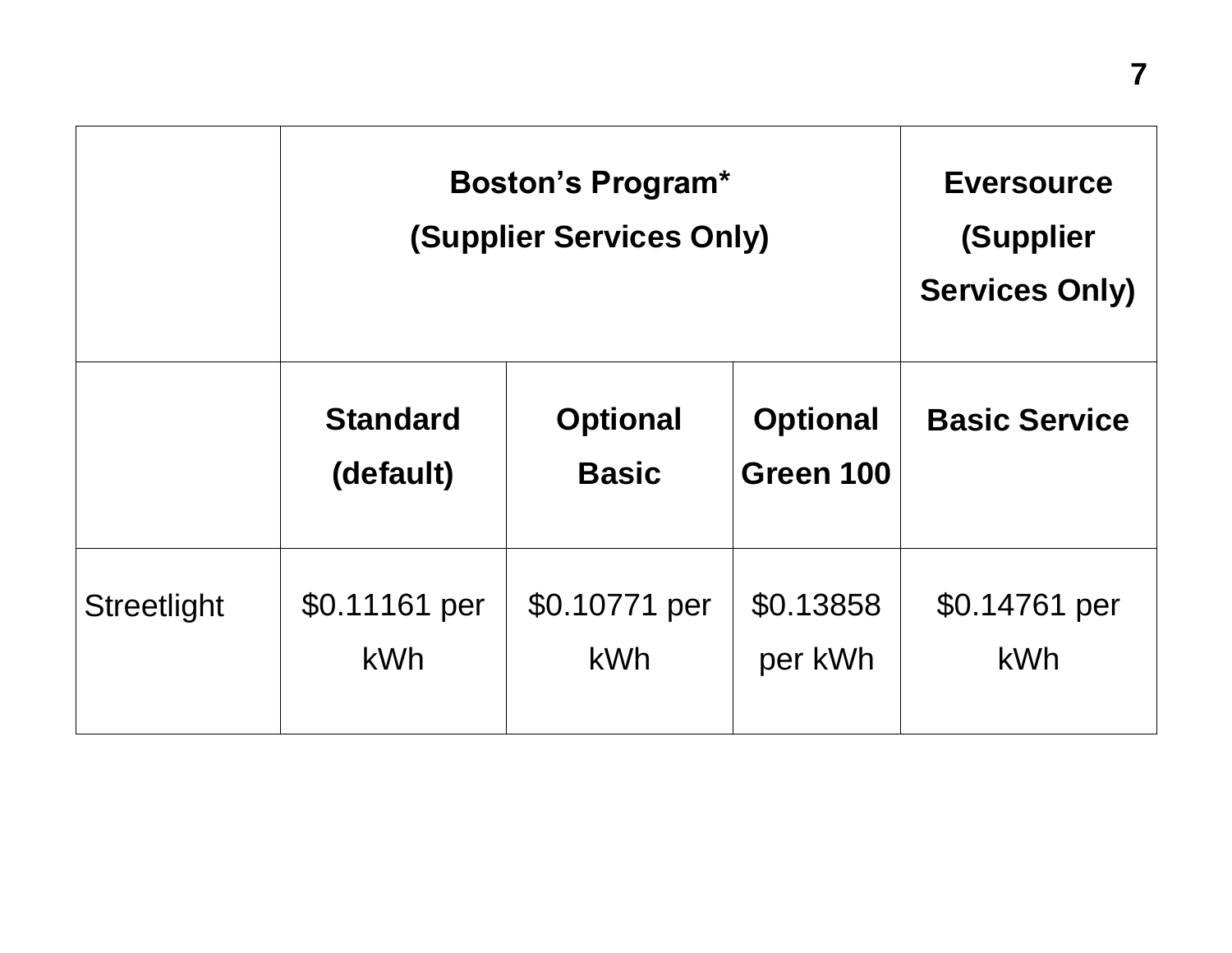|                                                     | <b>Boston's Program*</b><br><b>(Supplier Services Only)</b>          | <b>Eversource</b><br>(Supplier<br><b>Services Only)</b> |                                   |                                                                             |
|-----------------------------------------------------|----------------------------------------------------------------------|---------------------------------------------------------|-----------------------------------|-----------------------------------------------------------------------------|
|                                                     | <b>Standard</b><br>(default)                                         | <b>Optional</b><br><b>Basic</b>                         | <b>Optional</b><br>Green 100      | <b>Basic Service</b>                                                        |
| <b>Renewable</b><br><b>Energy</b><br><b>Content</b> | 10% MA Class<br>I RECs above<br>minimum state<br><b>requirements</b> | <b>Meets MA</b><br>renewable<br>energy<br>requirements  | 100% MA<br>Class I<br><b>RECs</b> | <b>Meets</b><br><b>Massachusetts</b><br>renewable<br>energy<br>requirements |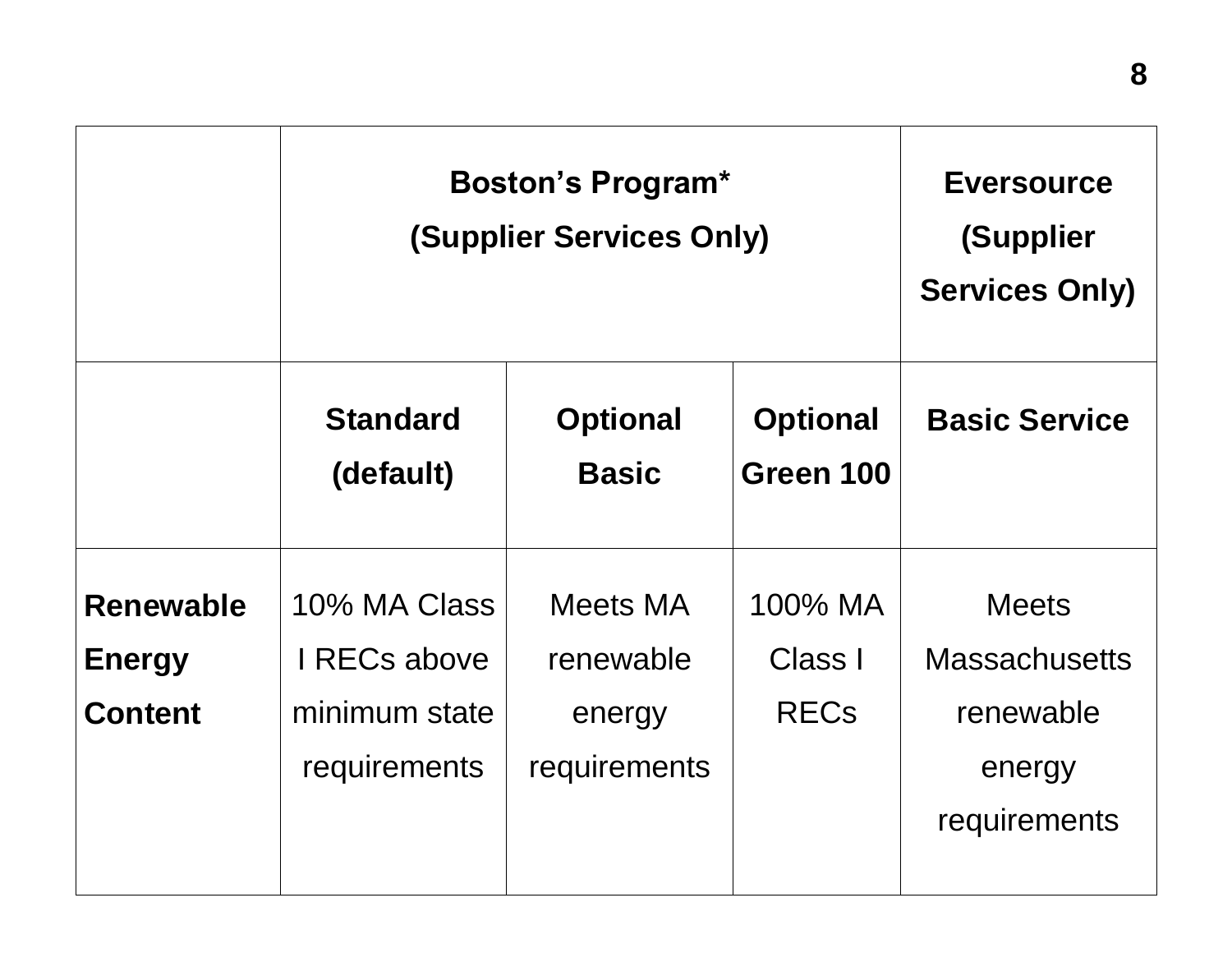|                 | <b>Boston's Program*</b><br><b>(Supplier Services Only)</b>                                               |                                 |                              | <b>Eversource</b><br>(Supplier<br><b>Services Only)</b> |
|-----------------|-----------------------------------------------------------------------------------------------------------|---------------------------------|------------------------------|---------------------------------------------------------|
|                 | <b>Standard</b><br>(default)                                                                              | <b>Optional</b><br><b>Basic</b> | <b>Optional</b><br>Green 100 | <b>Basic Service</b>                                    |
| <b>Duration</b> | November 2021 - December 2023<br>[Rates apply to service beginning and<br>ending on the days of the month |                                 |                              | January 1,<br>$2022 - June 30,$<br>2022                 |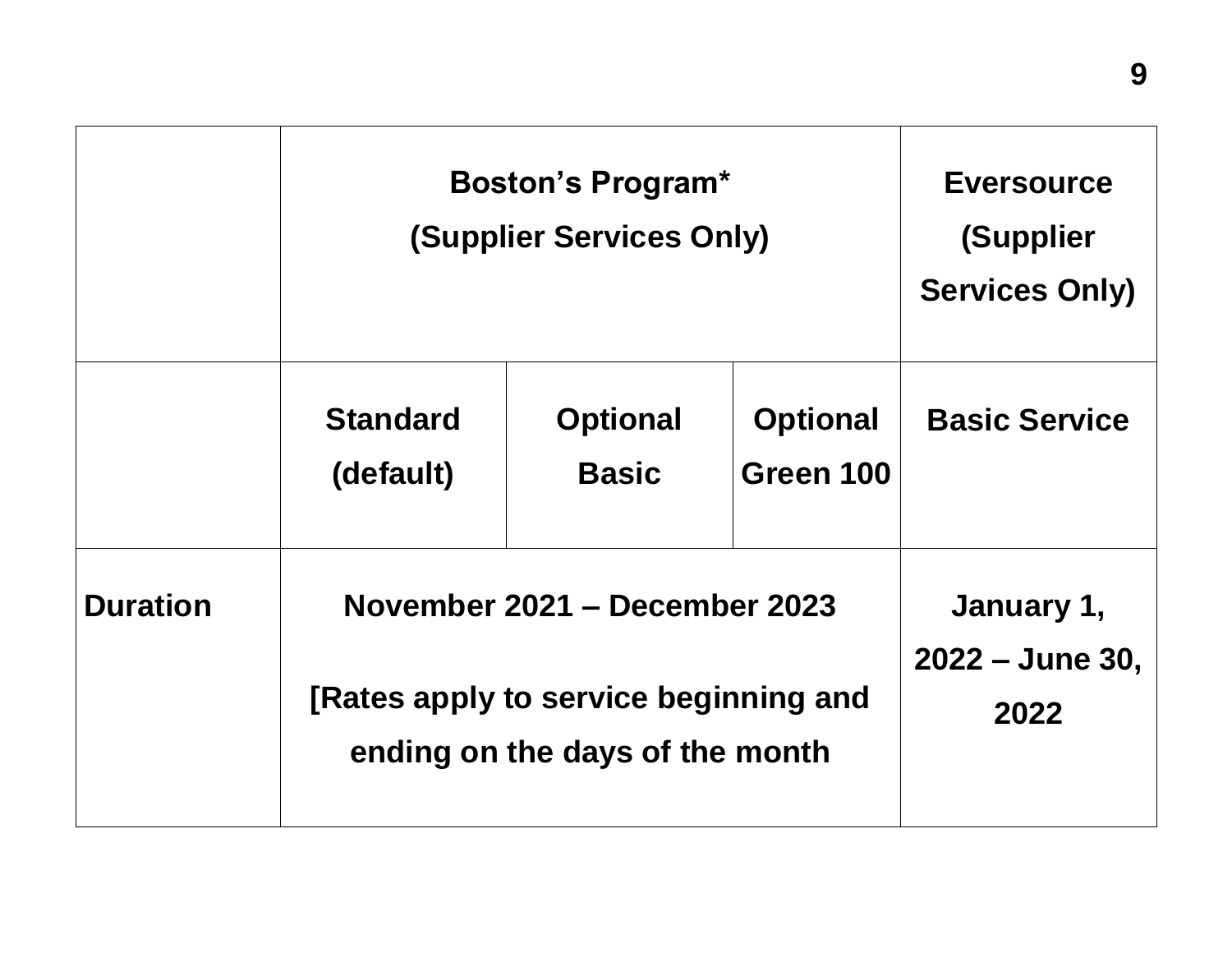| <b>Boston's Program*</b><br><b>(Supplier Services Only)</b> | <b>Eversource</b><br>(Supplier<br><b>Services Only)</b> |                              |                                                                       |
|-------------------------------------------------------------|---------------------------------------------------------|------------------------------|-----------------------------------------------------------------------|
| <b>Standard</b><br>(default)                                | <b>Optional</b><br><b>Basic</b>                         | <b>Optional</b><br>Green 100 | <b>Basic Service</b>                                                  |
| that your meter is read in your service<br>area.]           |                                                         |                              | [Residential,<br><b>Small C&amp;I and</b><br><b>Streetlight rates</b> |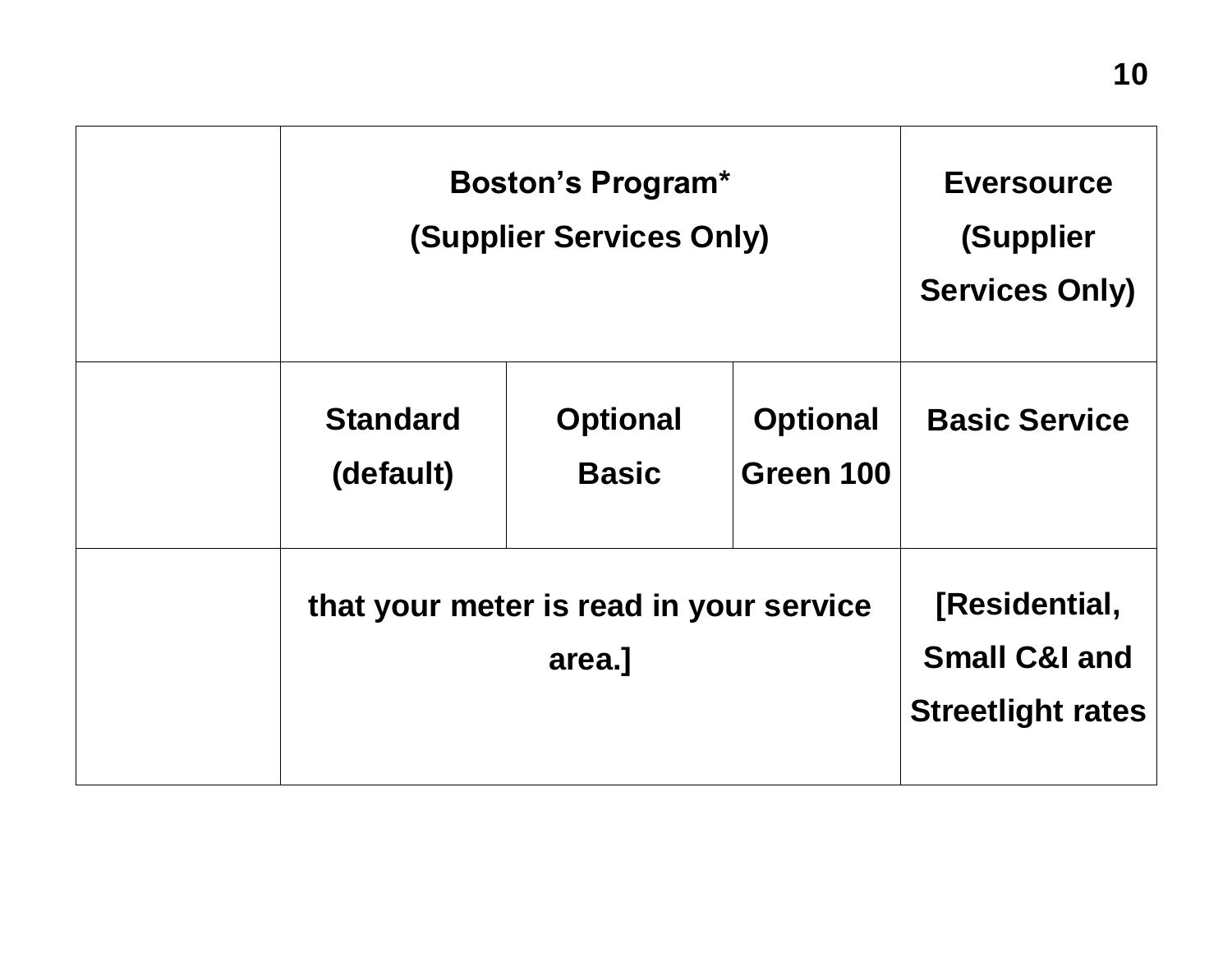| <b>Boston's Program*</b><br><b>(Supplier Services Only)</b> | <b>Eversource</b><br>(Supplier<br><b>Services Only)</b> |                              |                           |
|-------------------------------------------------------------|---------------------------------------------------------|------------------------------|---------------------------|
| <b>Standard</b><br>(default)                                | <b>Optional</b><br><b>Basic</b>                         | <b>Optional</b><br>Green 100 | <b>Basic Service</b>      |
|                                                             |                                                         |                              | change every 6<br>months. |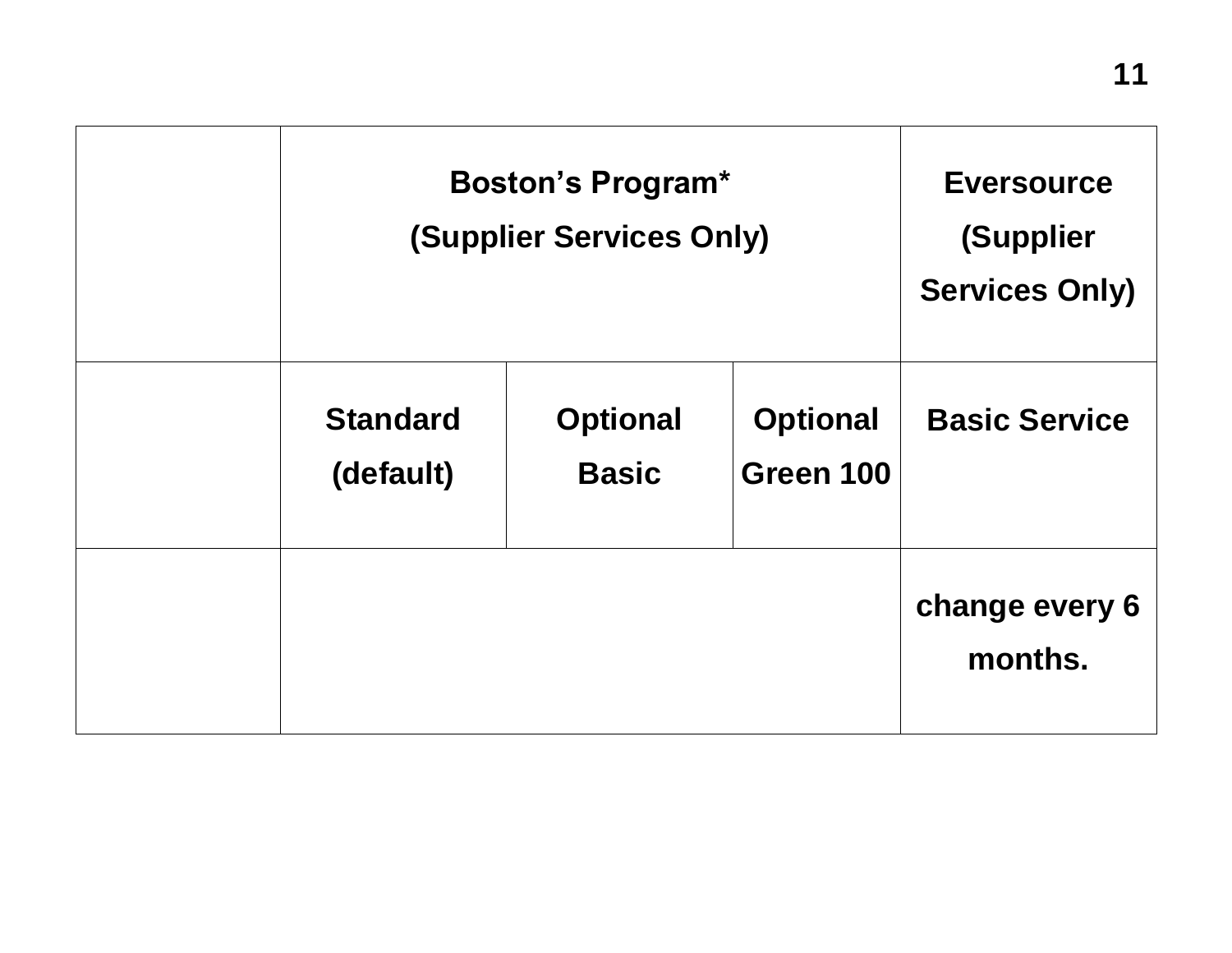| <b>Boston's Program*</b><br><b>(Supplier Services Only)</b> |                                 |                              | <b>Eversource</b><br>(Supplier<br><b>Services Only)</b>                         |
|-------------------------------------------------------------|---------------------------------|------------------------------|---------------------------------------------------------------------------------|
| <b>Standard</b><br>(default)                                | <b>Optional</b><br><b>Basic</b> | <b>Optional</b><br>Green 100 | <b>Basic Service</b>                                                            |
|                                                             |                                 |                              | <b>Medium &amp;</b><br><b>Large C&amp;I rate</b><br>changes every<br>3 months.] |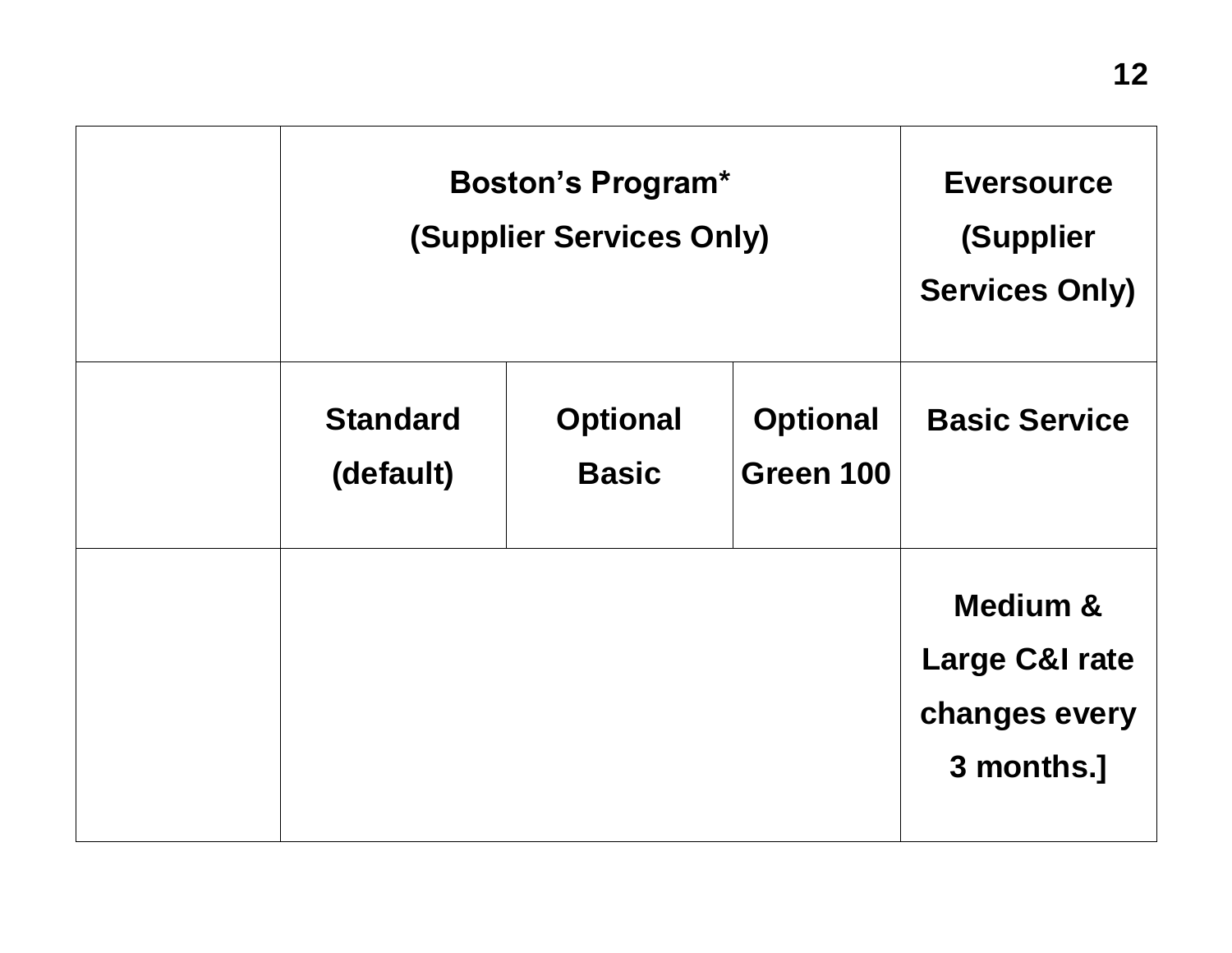|                   | <b>Boston's Program*</b><br><b>(Supplier Services Only)</b> |                                 |                              | <b>Eversource</b><br>(Supplier<br><b>Services Only)</b>                    |
|-------------------|-------------------------------------------------------------|---------------------------------|------------------------------|----------------------------------------------------------------------------|
|                   | <b>Standard</b><br>(default)                                | <b>Optional</b><br><b>Basic</b> | <b>Optional</b><br>Green 100 | <b>Basic Service</b>                                                       |
| <b>Exit Terms</b> | <b>No Charge</b>                                            |                                 |                              | May receive a<br>reconciliation<br>charge or credit<br>[Large C&I<br>only] |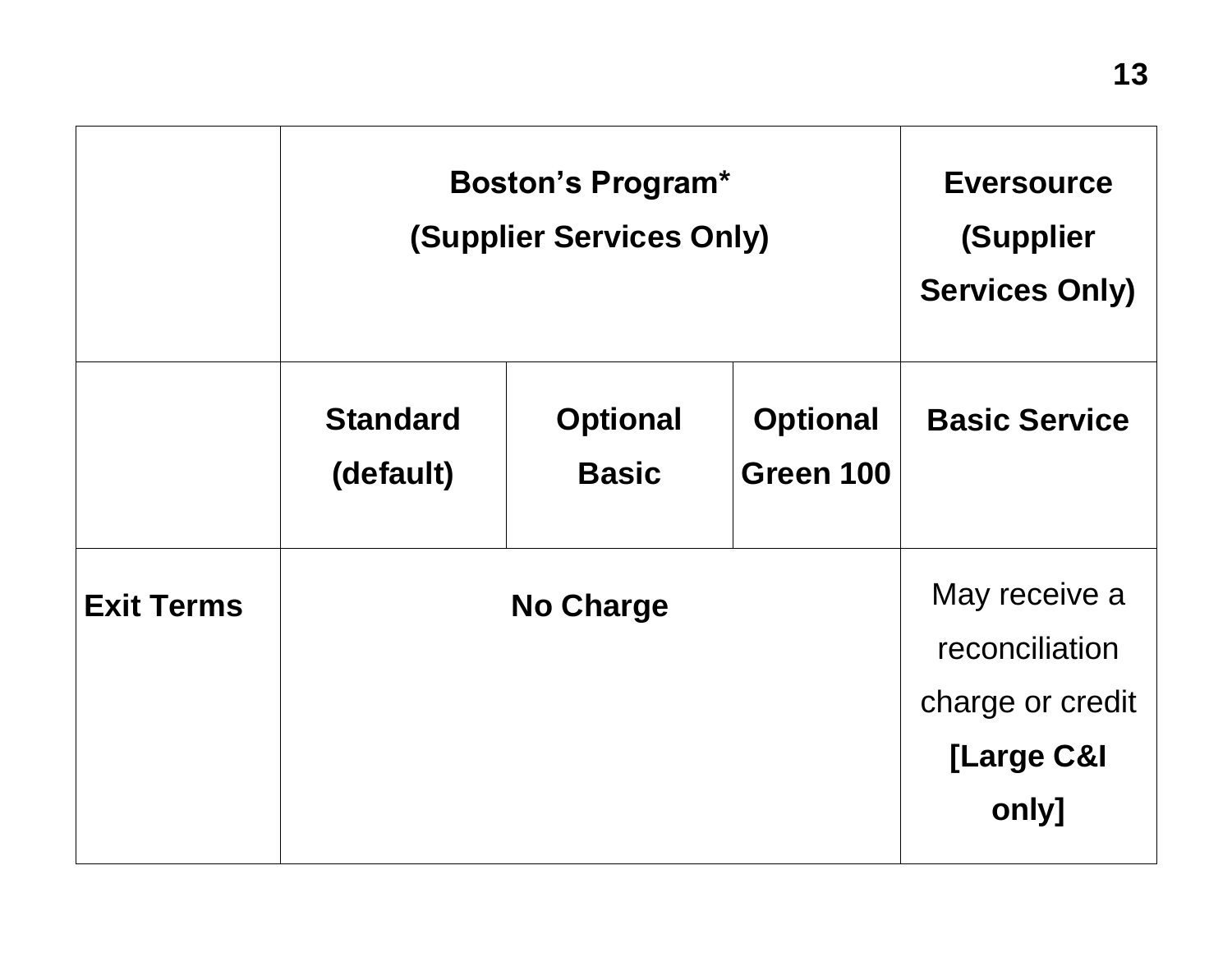**\*Rate includes (1) Consultant Fee of \$0.0007 per kWh to facilitate Boston's Community Choice Electricity Program and (2) Operational Adder of \$0.00008 per kWh to fund personnel costs associated with City's Energy Manager position.**

**\*Rate may increase as a result of a change in law that results in a direct, material increase in costs during the term of the contract.**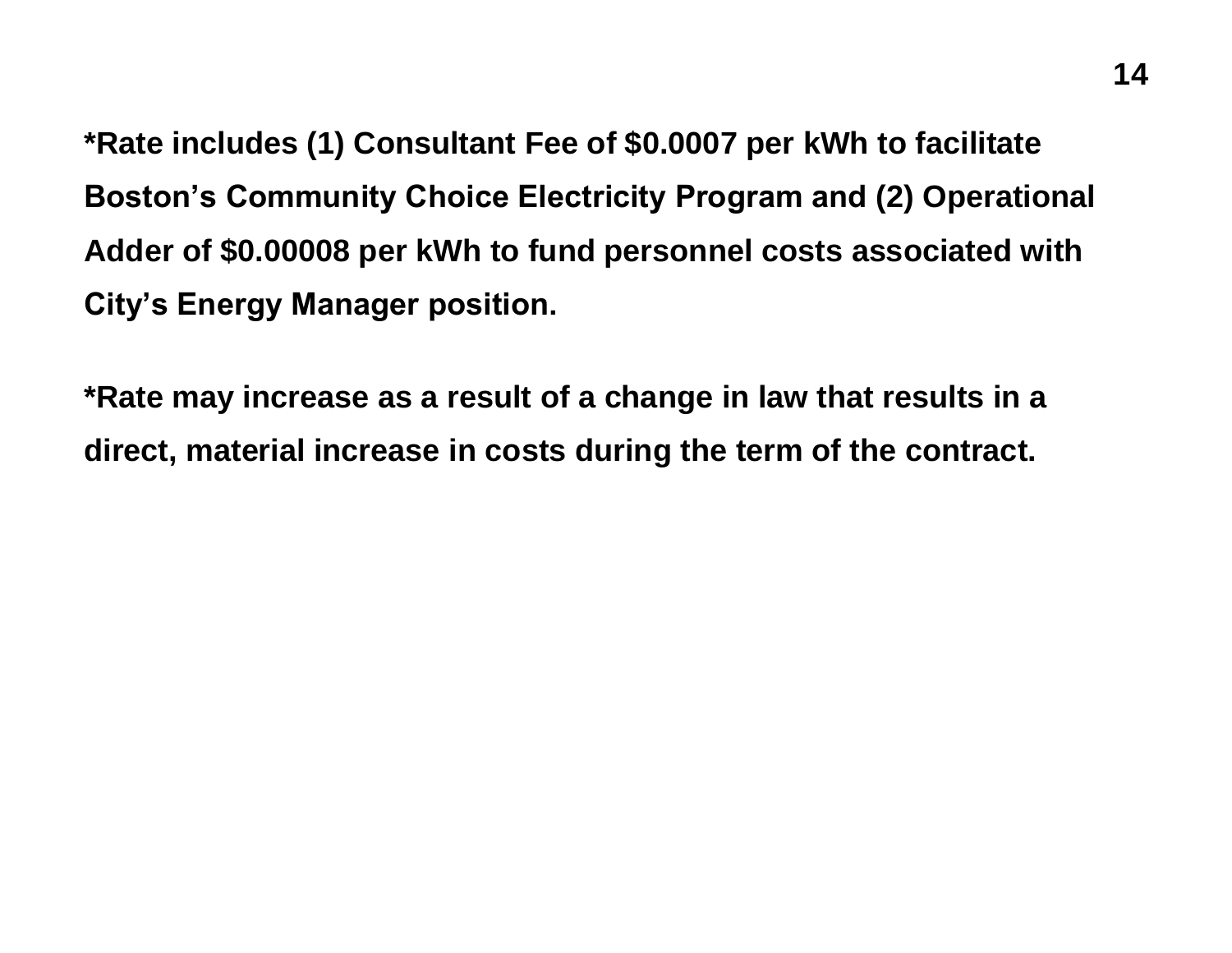#### **Important Information**

- At present, the Residential, Small C&I and Streetlight aggregation rate is lower than Eversource's Basic Service rate. The aggregation rate is fixed for 25 months (November 2021 to December 2023) while Eversource's Basic Service rate changes twice a year, in January and July. As a result, the aggregation rate may not always be lower than Eversource's Basic Service rate. The goal of the aggregation is to deliver savings over the life of the Program against Eversource's Basic Service rate. However, **Such Savings And Future Savings Cannot Be Guaranteed.**
- There is **No Charge To Opt-Out** of the Program and return to Eversource Basic Service.

**If You Have Been Mailed This Notification** you do not need to take any action to participate in the Program.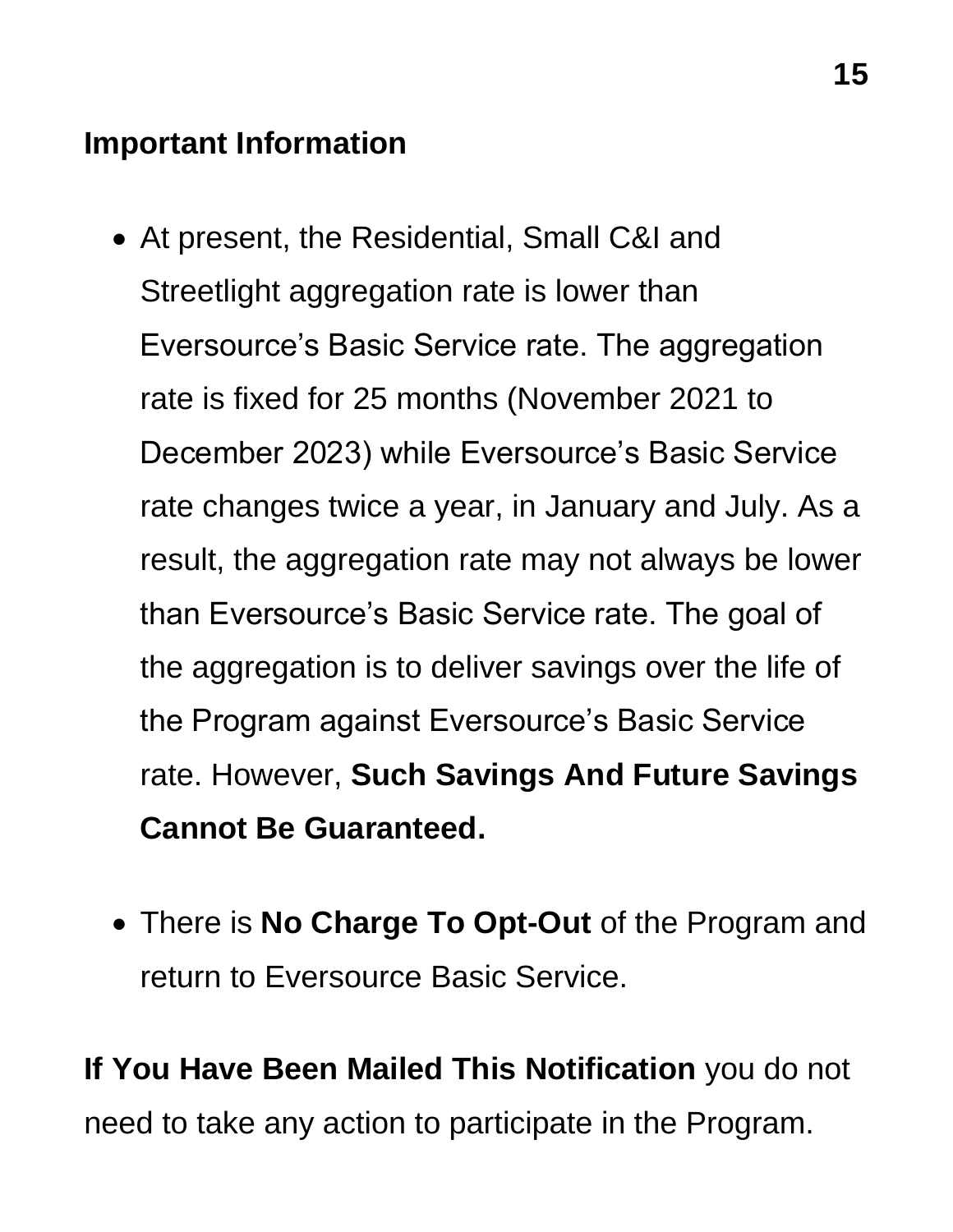**All Basic Service Consumers** who have been mailed this notification will be Automatically enrolled in the Program and start benefiting from the aggregation rate beginning on the day of the month in May 2022 that your meter is read. This date varies by service area. Your meter reading date is shown on your bill.

# **Watch Your Eversource Bill For Further Notification** of the Program.

- Your May 2022 bill will state that you are being switched to Boston's Program.
- Your June 2022 bill will show Boston's supplier and aggregation rate under "Supplier Services".

### **Budget Plan Or Eligible Low-Income Rate**

**Consumers** will continue to receive those benefits from Eversource.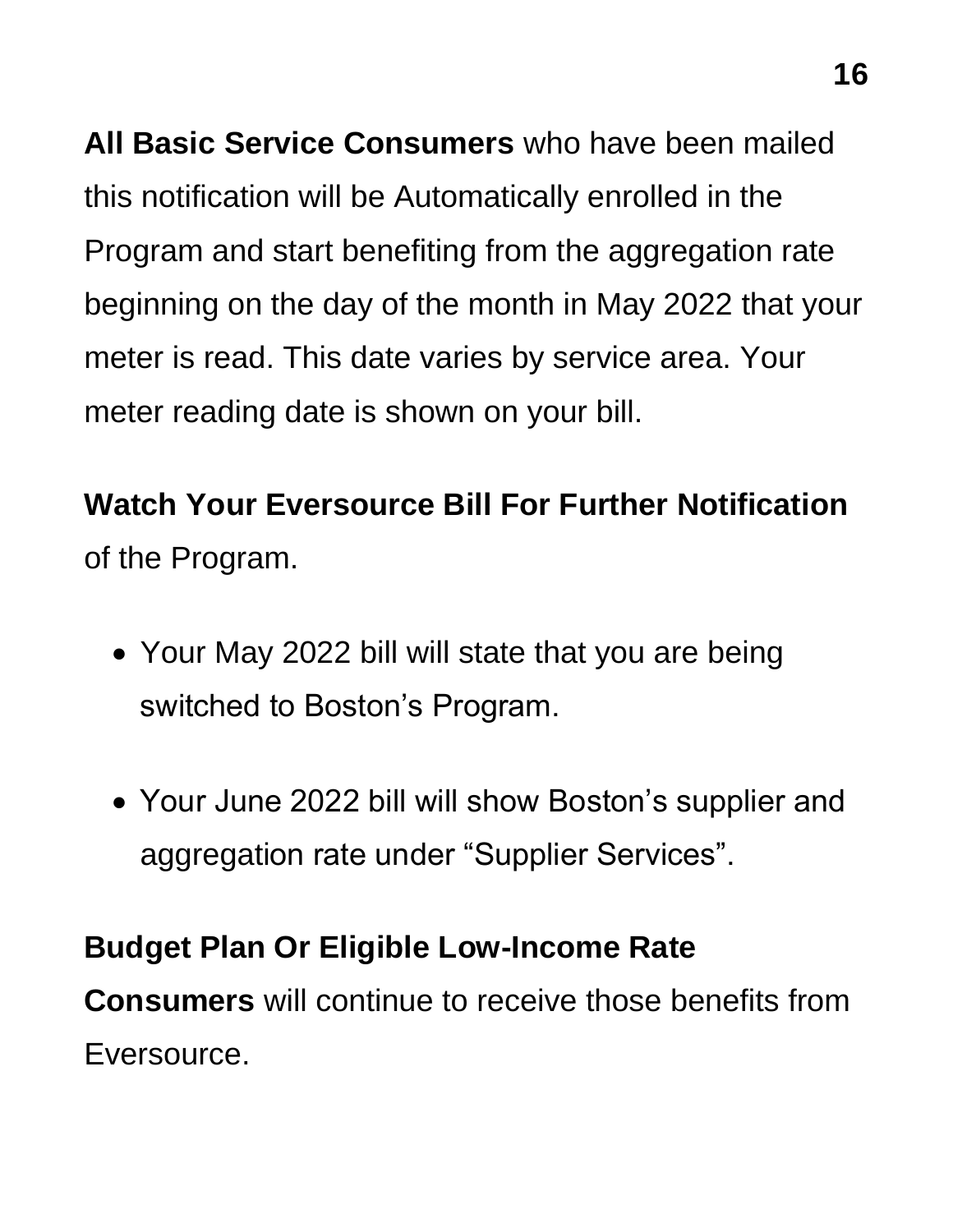**Solar Panel And Community Solar Consumers** will continue to receive net metering or on-bill credits while receiving electricity supply under the Program and the value of these credits will not be altered by participating in the Program.

**Any Applicable Taxes Will Be Billed** as part of the Program's power supply charge. You will be responsible for identifying and requesting an exemption from the collection of taxes by providing appropriate documentation.

**Tax Exempt Small Business Consumers must** email or fax a copy of their Energy Exemption Certificate directly to Constellation at **[CNETaxForms@constellation.com](mailto:CNETaxForms@constellation.com)** or (877) 243-4968 (fax) in order to maintain their tax exempt status.

**If You Have Already Chosen A Competitive Supplier On Your Own** you **must** opt-out of this Program. This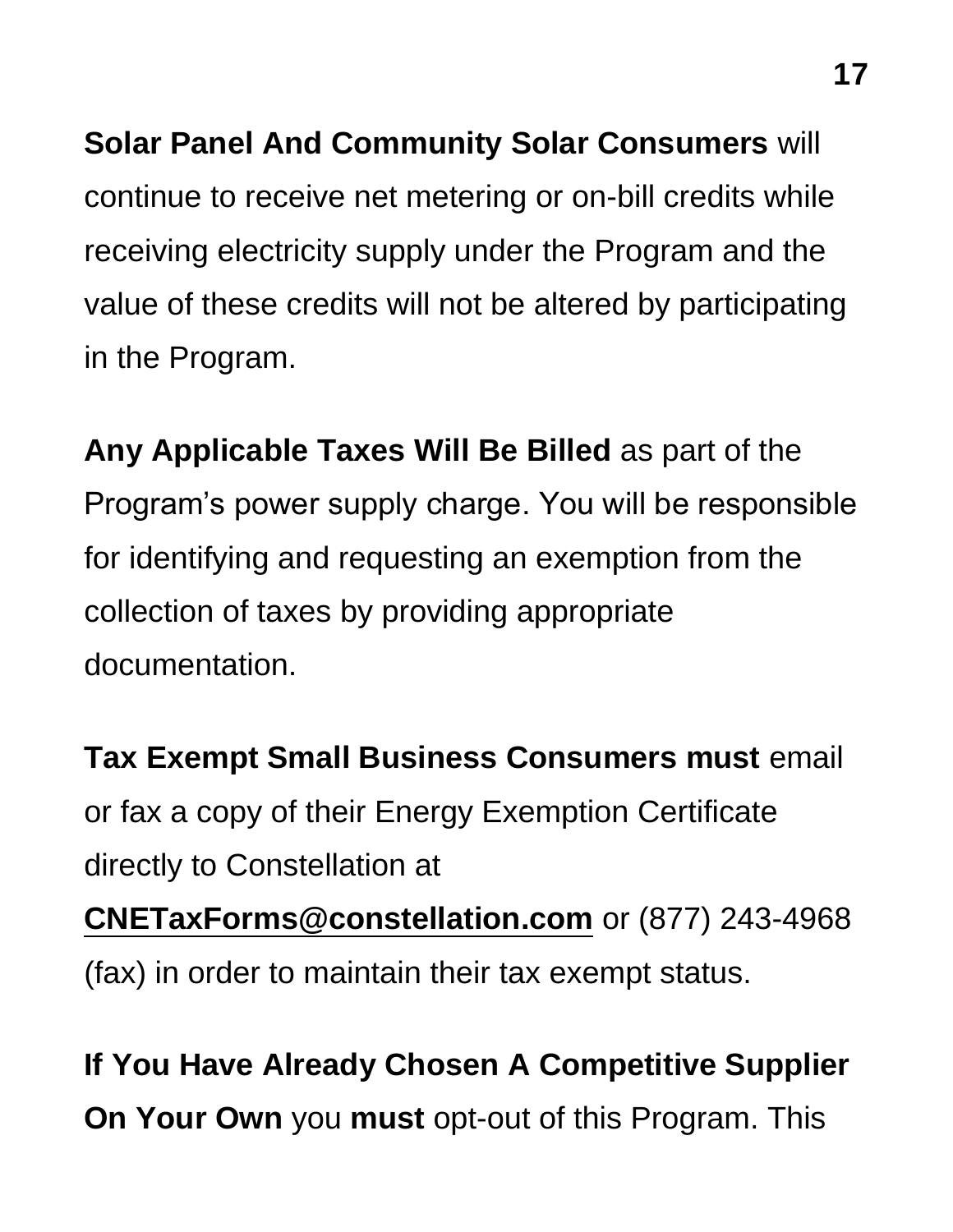will ensure you continue to get your electricity from that Competitive Supplier.

**If You Have Already Chosen A Green Power Supply Option Through Eversource** your participation in this Program **will not affect** your participation in that Green Power Supply.

#### **If You Do Not Wish To Participate In This Program**

you may: 1) Opt-out and continue paying Eversource's Basic Service rate; or 2) Opt-out and choose your own Competitive Supplier (if one is available to you).

#### **How To Opt-Out**

• Sign and return the enclosed opt-out card in the postage paid envelope provided; **Or**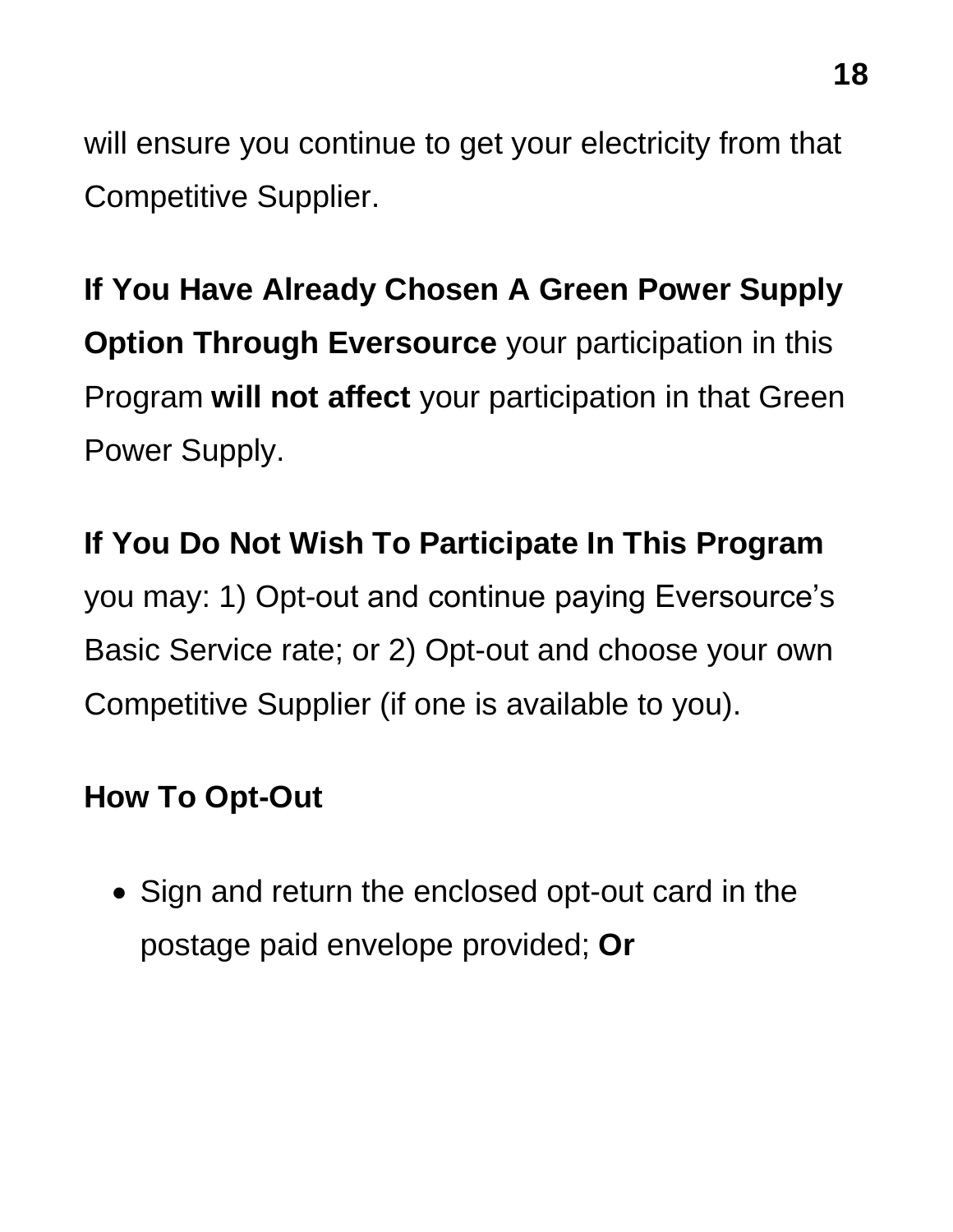- Visit **[boston.gov/community-choice-electricity](https://www.boston.gov/departments/environment/community-choice-electricity)** and click the opt-out button, then fill out and submit the Opt-Out Form; **Or**
- Call Constellation at (833) 930-3161 and ask to remain on Eversource Basic Service.

**Any Time After Enrollment** you can still opt-out with No Charge. It may take a couple of billing cycles before you are back on Eversource Basic Service. If you choose to opt-out after the initial enrollment, you may submit an Opt-Out form at **[boston.gov/community-choice](https://www.boston.gov/departments/environment/community-choice-electricity)[electricity](https://www.boston.gov/departments/environment/community-choice-electricity) Or** call Constellation at (833) 930-3161 and ask to be placed on Eversource Basic Service.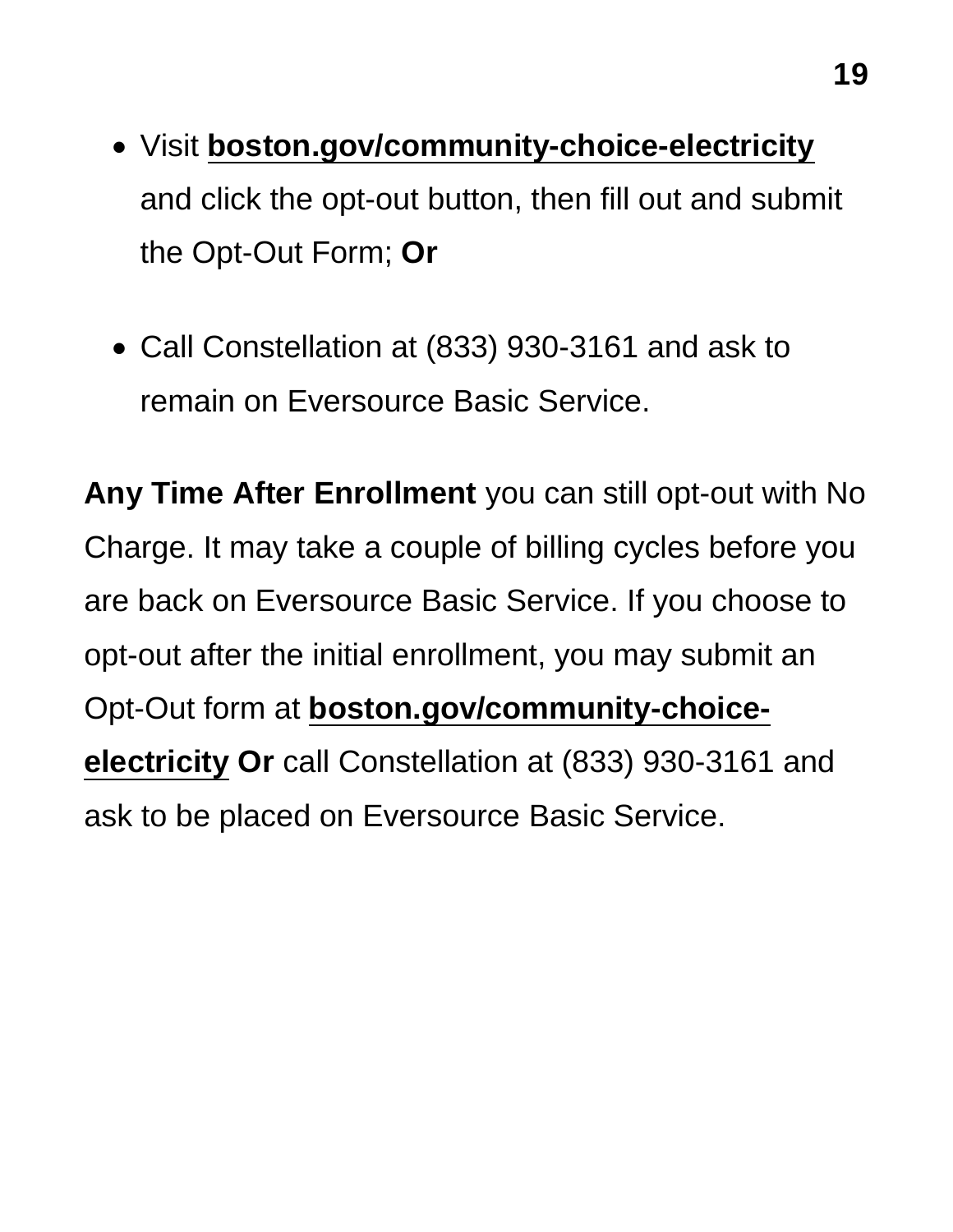**To Choose A Basic Product Or A Product With 100% New England Renewable Energy** visit **[boston.gov/community-choice-electricity](https://www.boston.gov/departments/environment/community-choice-electricity)** or you may call Constellation at (833) 930-3161 and ask to be enrolled in one of the following products:

- **Boston's Optional Basic Product** meets Massachusetts renewable energy requirements. This product is being offered at \$0.10771 per kWh for 25 months (November 2021 to December 2023).
- **Boston's Optional Green 100 Product** provides 100% MA Class I RECs achieved by purchasing 80% additional Renewable Energy Certificates (RECs) above the state's then-current requirement for these renewables. This product is being offered at \$0.13858 per kWh for 25 months (November 2021 to December 2023).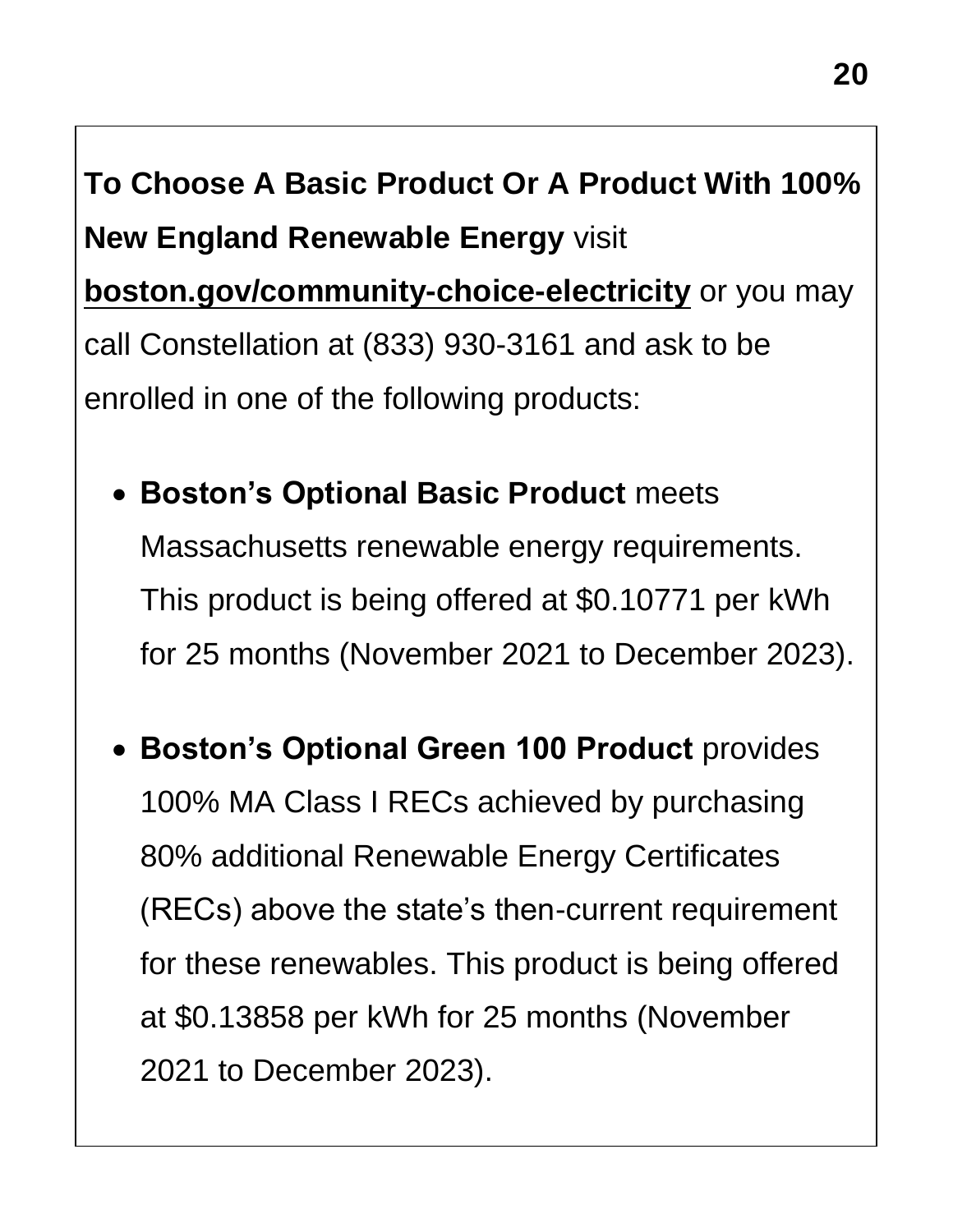**For More Detailed Information** regarding Boston's Program, please visit **[boston.gov/community-choice](https://www.boston.gov/departments/environment/community-choice-electricity)[electricity](https://www.boston.gov/departments/environment/community-choice-electricity)** or call us toll-free at (855) 402-5868. To learn more about Constellation, please visit **[constellation.com/ma-boston](https://www.constellation.com/solutions/for-government/governmental-aggregation/massachusetts-aggregation-programs/Boston.html)**.

**To Access Eversource's Basic Service Rates** please visit:

- Residential Rates **[eversource.com/content/ema](https://www.eversource.com/content/ema-c/residential/my-account/billing-payments/about-your-bill/%20rates-tariffs/basic-service)[c/residential/my-account/billing-payments/about](https://www.eversource.com/content/ema-c/residential/my-account/billing-payments/about-your-bill/%20rates-tariffs/basic-service)[your-bill/ rates-tariffs/basic-service](https://www.eversource.com/content/ema-c/residential/my-account/billing-payments/about-your-bill/%20rates-tariffs/basic-service)**.
- Business Rates **[eversource.com/content/ema](https://www.eversource.com/content/ema-c/residential/my-account/billing-payments/about-your-bill/%20rates-tariffs/basic-service)[c/business/my-account/billing-payments/about](https://www.eversource.com/content/ema-c/residential/my-account/billing-payments/about-your-bill/%20rates-tariffs/basic-service)[your-bill/rates-tariffs/basic-service](https://www.eversource.com/content/ema-c/residential/my-account/billing-payments/about-your-bill/%20rates-tariffs/basic-service)**.

**Colonial Power Group, Inc. is an energy consulting company chosen on a competitive basis by the City**